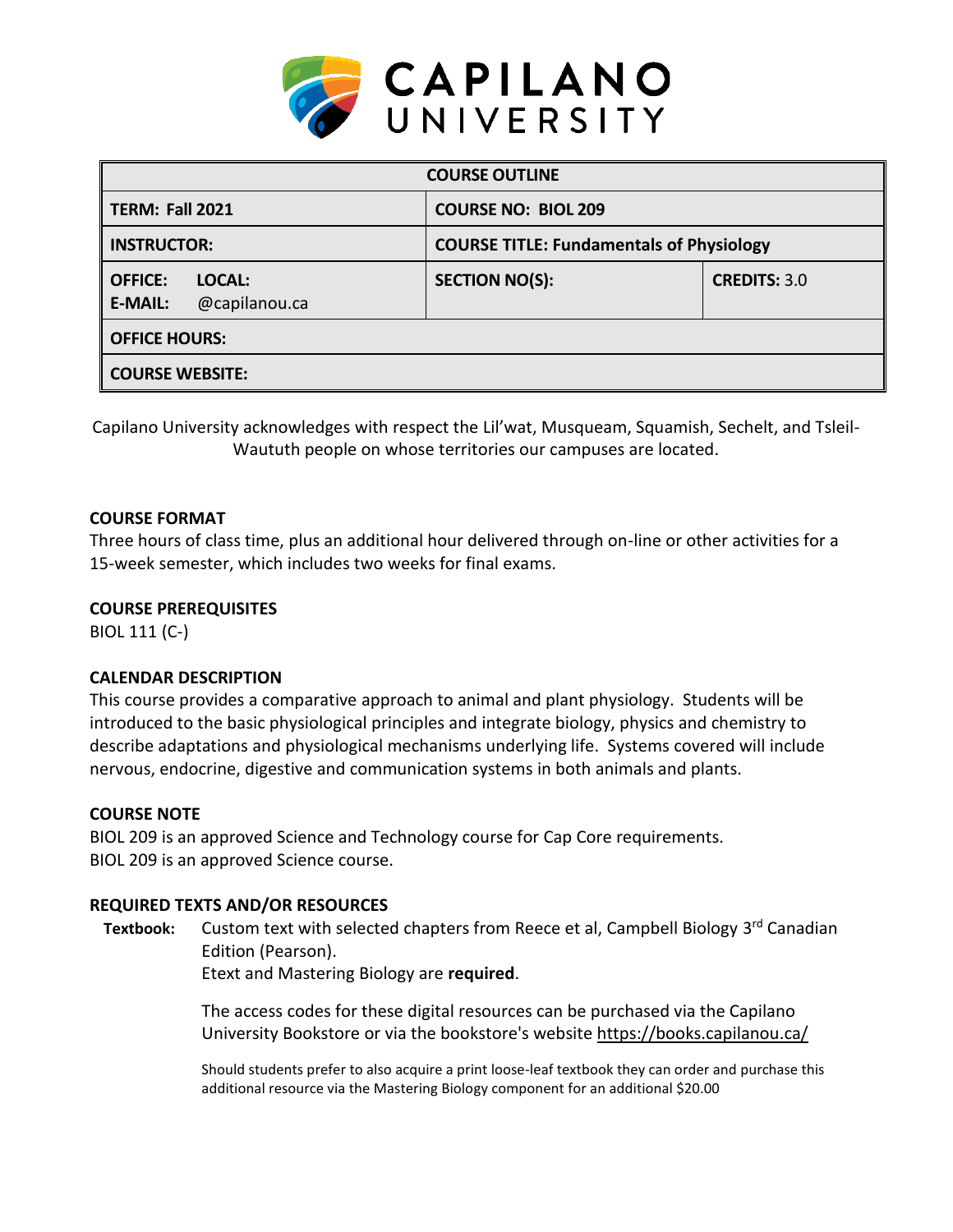## **COURSE STUDENT LEARNING OUTCOMES**

# **On successful completion of this course, students will be able to do the following:**

- Apply the four physiological principles to physiological mechanisms in both plants and animals
	- Physiology is integrative Physiological processes obey the laws of physics and chemistry Physiological processes are shaped by evolution Physiological processes are usually regulated
- Compare animal and plant physiological processes and identify the similarities and differences in how each type of organism carries out these processes, and evaluate how these processes allow these organisms to adapt to their environment
- Predict how organisms may respond via physiological processes to changes in their environment
- Evaluate, analyze and critique current literature in plant and animal physiology
- Explain how climate change may affect physiological processes and adaptations in organisms

## **Students who complete this Science and Technology course will be able to do the following:**

- Evaluate scientific information (e.g., distinguish primary and secondary sources, assess credibility and validity of information)
- Demonstrate how a problem, concept, or process can be modelled numerically, graphically or algorithmically
- Explain how scientific inquiry is based on the investigation of evidence and evolves on new findings
- Participate in scientific inquiry and communicate the elements of the process, including making careful and systematic observations, developing and testing a hypothesis, analyzing evidence, and interpreting results

## **COURSE CONTENT**

Topics for detailed discussion will be selected from the textbook chapters listed below.

| <b>Weeks</b>   | <b>Topics</b>                            | <b>Chapters</b>  |
|----------------|------------------------------------------|------------------|
| 1              | Introduction to Physiological Principles |                  |
|                | Homeostasis                              | 32 (partial),    |
|                | Phenotype, genotype and<br>٠             | 35, 40 (partial) |
|                | environment                              |                  |
|                | Adaptations<br>п                         |                  |
| $\mathfrak{p}$ | Structure-Function relationships         |                  |
|                | Surface area to volume ratio             | 40 (partial)     |
|                | Principle of scaling                     |                  |
| $3 - 4$        | <b>Nutrition</b>                         |                  |
|                | The digestive system (animals)<br>■      | 41               |
|                | Photosynthesis (plants)<br>■             | 10               |
|                | Soil and plant nutrition                 | 37               |
| $5 - 6$        | Transport                                |                  |
|                | Circulatory system and respiratory       | 42               |
|                | system (animals)                         |                  |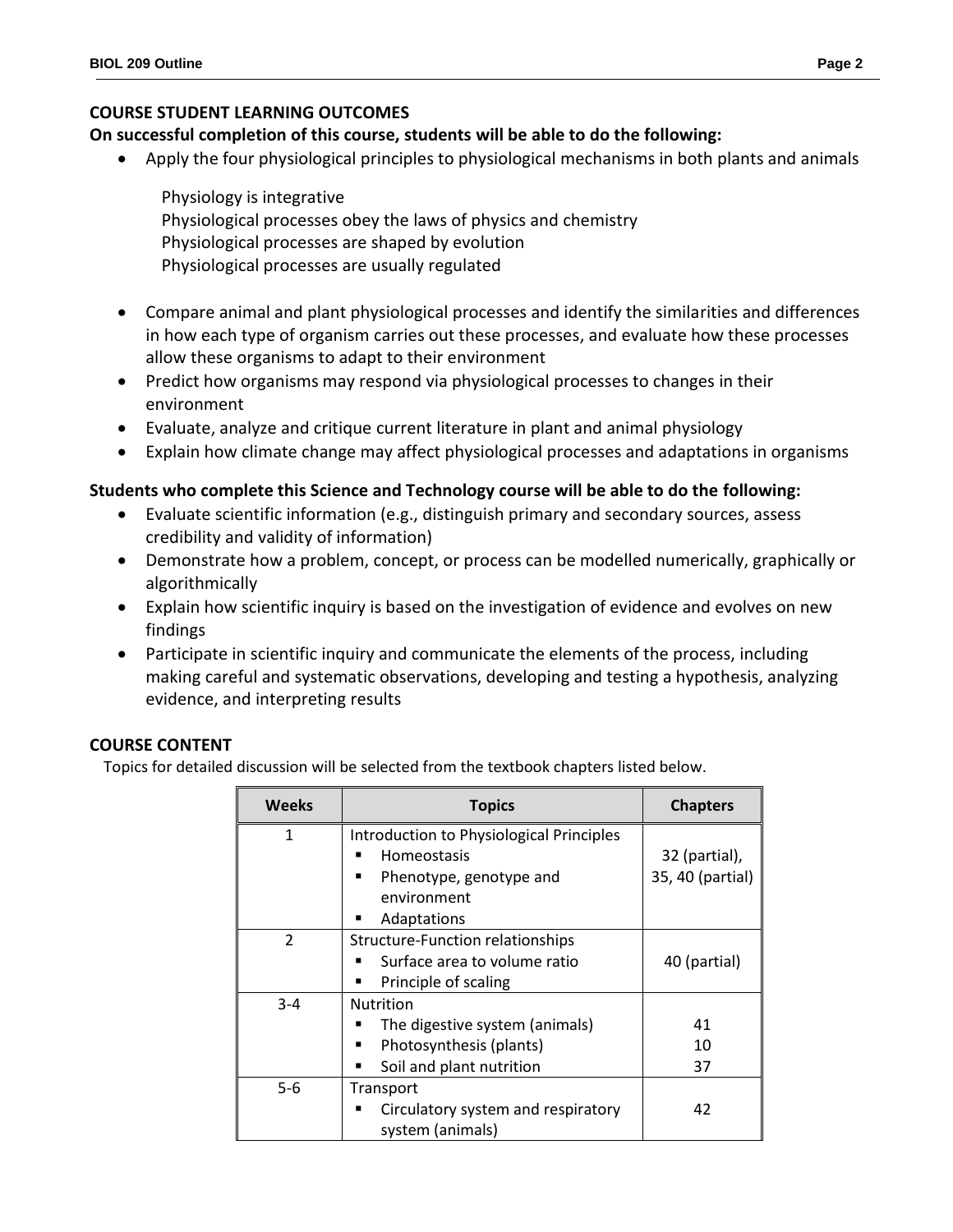|  | I |
|--|---|
|--|---|

| <b>Weeks</b> | <b>Topics</b>                                                                                                                    | <b>Chapters</b> |
|--------------|----------------------------------------------------------------------------------------------------------------------------------|-----------------|
|              | Water and sugar transport in plants<br>■                                                                                         | 36              |
| $7 - 10$     | Response to the environment<br>Nervous system and muscles<br>(animals)                                                           | 48, 49, 50      |
|              | Electrical signalling in plants<br>Endocrine system (animals)<br><b>Plant hormones</b>                                           | 39, 45          |
| 11           | Reproduction<br>Strategies in aquatic and terrestrial<br>animals                                                                 | 46              |
|              | Reproduction in vascular plants                                                                                                  | 38              |
| 12           | Ion and water balance<br>Osmoregulation<br>Excretory systems (animals)<br>Solute accumulation, ion influx<br>and efflux (plants) | 44              |
| 13           | Climate change<br>Response to climate change in<br>plants and animals                                                            | No readings     |
| 14-15        | <b>Final Exam Period</b>                                                                                                         |                 |

## **EVALUATION PROFILE**

| Mid-Term Exam 1          | 15%  |
|--------------------------|------|
| Mid-Term Exam 2          | 15%  |
| Research article writing | 20%  |
| assignment               |      |
| Weekly discussion group  | 20%  |
| assignments              |      |
| Weekly critical thinking | 10%  |
| assignments              |      |
| Final Exam (Cumulative)  | 20%  |
|                          | 100% |

A graded assessment will be returned to students prior to the withdrawal date.

Specific dates and details regarding the Evaluation Component will be provided by the instructor.

Exams include multiple choice, short answer and essay-type questions. All material presented in class, assigned readings and assignments are testable. The final exam will be cumulative.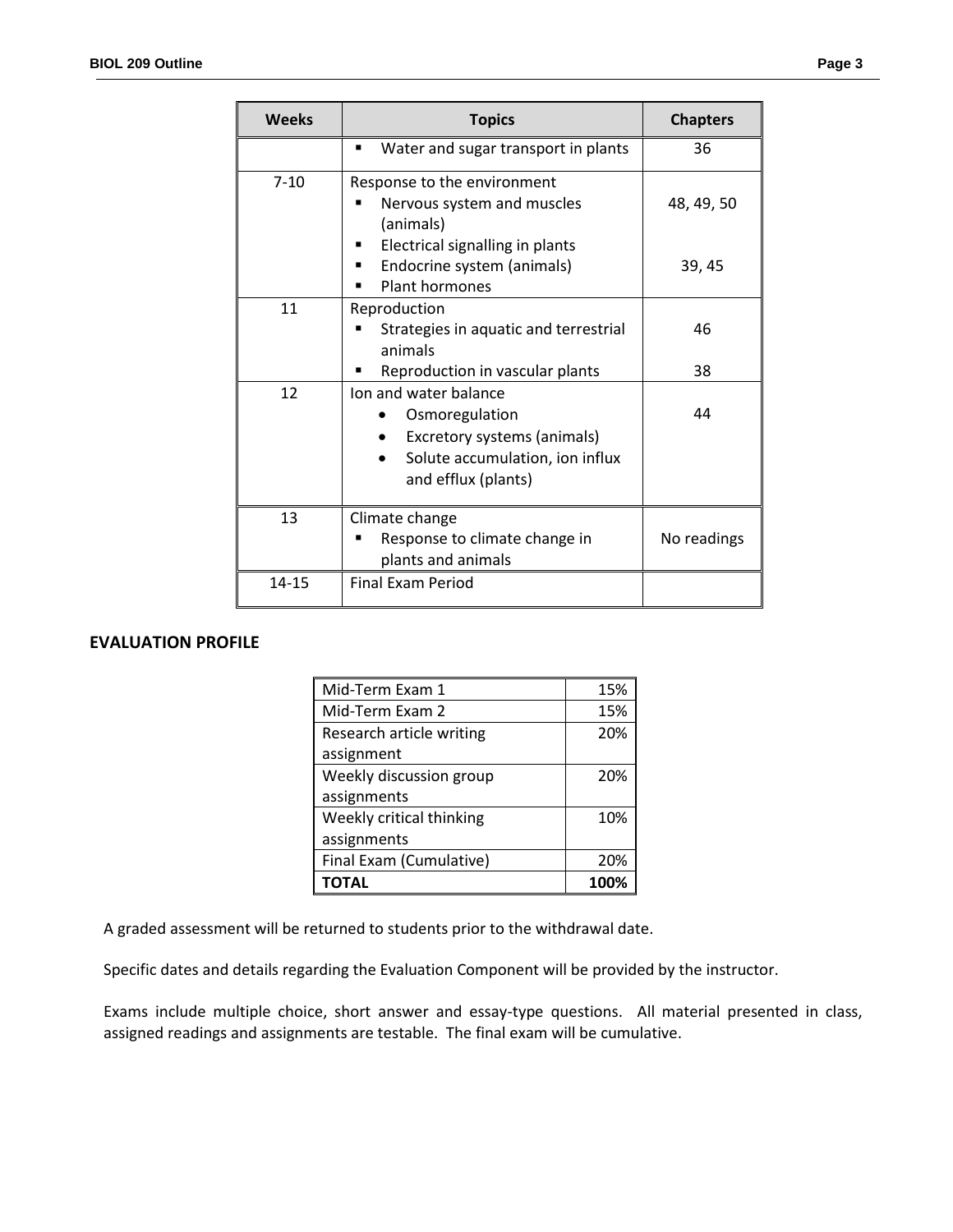#### **GRADING PROFILE**

|               |                           | $ $ A+ = 90-100 $ $ B+ = 77-79 $ $ C+ = 67-69 $ $ D = 50-59 |  |
|---------------|---------------------------|-------------------------------------------------------------|--|
| $A = 85-89$   |                           | $ B = 73-76$ $ C = 63-66$ $ F = 0-49$                       |  |
| $A - = 80-84$ | $  B - 70-72   C - 60-62$ |                                                             |  |

### **Incomplete Grades**

Grades of Incomplete "I" are assigned only in exceptional circumstances when a student requests extra time to complete their coursework. Such agreements are made only at the request of the student, who is responsible to determine from the instructor the outstanding requirements of the course.

#### **Late Assignments**

Assignments are due at the beginning of the class on the due date listed. If you anticipate handing in an assignment late, please consult with your instructor beforehand.

### **Missed Exams/Quizzes/Labs etc.**

Make-up work is given at the discretion of the instructor. Normally, a score of zero will be given for a missed exam, test, quiz, lab, etc. In certain exceptional situations, the student will be permitted to write a make-up test, defer the lab to a later date or to replace the score by other marks (see below). The date and timing of any make-up option is at the discretion of the instructor. It may not be possible to reschedule certain labs, tests or other activities.

A score of zero may be avoided when the student meets all of the following conditions:

- 1. Circumstances are beyond the control of the student which resulted in the exam, test, quiz, lab, etc. to be missed. Such circumstances include serious illness or injury or severe personal crises. They do not include forgetting about the test, lack of preparation for the test, or workrelated or social obligations.
- 2. The student has notified the instructor (or the School of STEM office staff, if the instructor is not available) about the missed exam, test, quiz, lab, etc. Such notification must occur in advance or, at the latest, on the day of the exam, test, quiz, lab, etc.
- 3. Evidence of the circumstances may be requested. Proper medical documentation of illness or injury may be required from a doctor.
- 4. The student has been fully participating in the course up until the circumstances that prevented the writing of the exam, test, quiz, lab, etc. Fully participating means regularly attending labs and lectures and turning in assignments in the course.

#### **Attendance**

Students are expected to attend all classes and associated activities.

#### **English Usage**

Students are expected to proofread all written work for any grammatical, spelling and stylistic errors. Instructors may deduct marks for incorrect grammar and spelling in written assignments.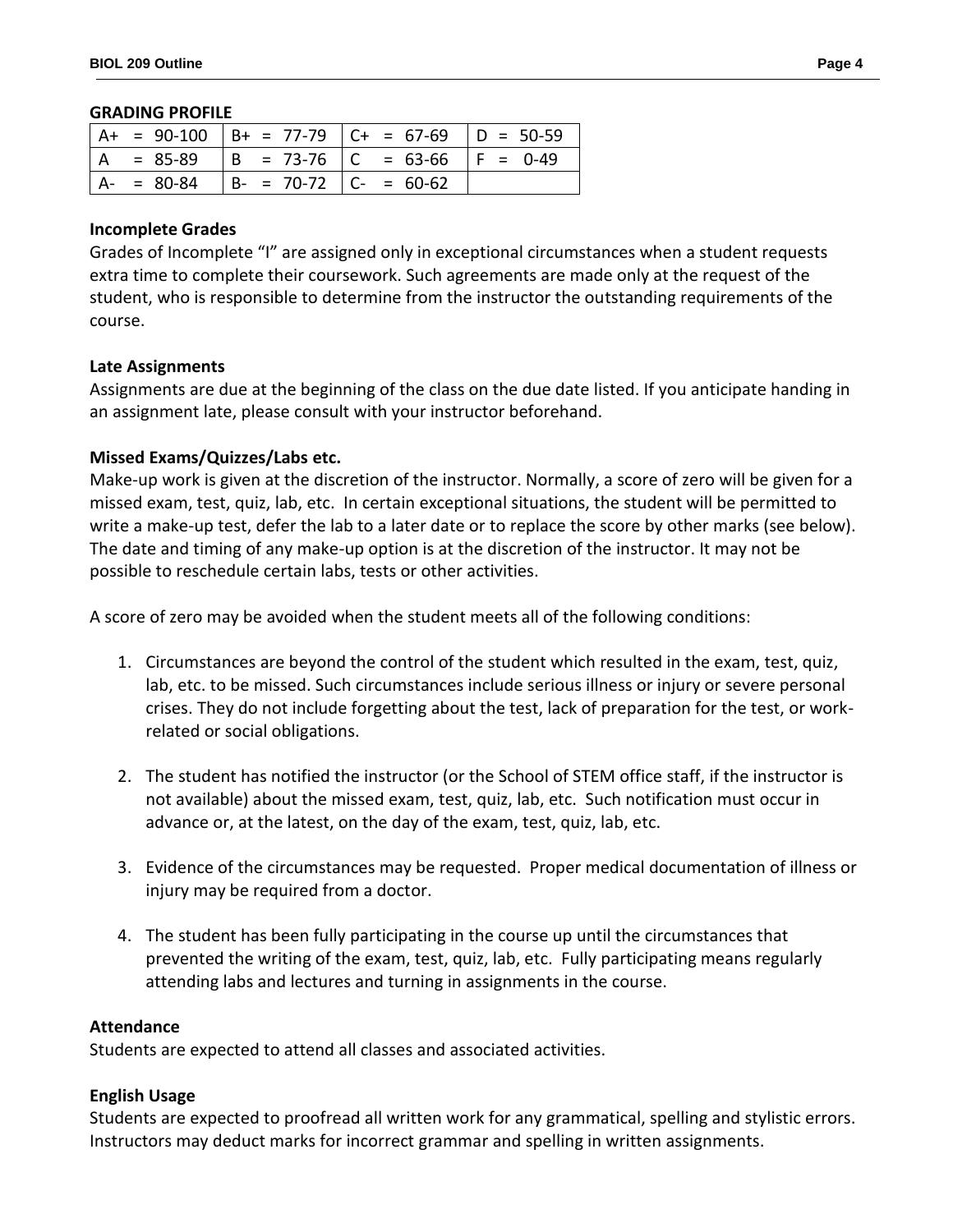### **Electronic Devices**

Students may use electronic devices during class for note-taking, calculations and in-class research.

## **On-line Communication**

Outside of the classroom, instructors will (if necessary) communicate with students using either their official Capilano University email or eLearn; please check both regularly. Official communication between Capilano University and students is delivered to students' Capilano University email addresses only.

# **UNIVERSITY OPERATIONAL DETAILS**

## **Tools for Success**

Many services are available to support student success for Capilano University students. A central navigation point for all services can be found at:<https://www.capilanou.ca/student-life/>

# **Capilano University Security: download the [CapU Mobile Safety App](https://www.capilanou.ca/student-life/support--wellness/safety--security/capu-safe-app/)**

## **Policy Statement (S2009-06)**

Capilano University has policies on Academic Appeals (including appeal of final grade), Student Conduct, Academic Integrity, Academic Probation and other educational issues. These and other policies are available on the University website.

## **Academic Integrity (S2017-05)**

Any instance of academic dishonesty or breach of the standards of academic integrity is serious and students will be held accountable for their actions, whether acting alone or in a group. See policy and procedures S2017-05 Academic Integrity for more information:

[https://www.capilanou.ca/media/capilanouca/about-capu/governance/policies-amp](https://www.capilanou.ca/media/capilanouca/about-capu/governance/policies-amp-procedures/senate-policies-amp-procedures/S2017-05-Academic-Integrity-Policy.pdf)[procedures/senate-policies-amp-procedures/S2017-05-Academic-Integrity-Policy.pdf](https://www.capilanou.ca/media/capilanouca/about-capu/governance/policies-amp-procedures/senate-policies-amp-procedures/S2017-05-Academic-Integrity-Policy.pdf)

Violations of academic integrity, including dishonesty in assignments, examinations, or other academic performances, are prohibited and will be handled in accordance with the Student Academic Integrity Procedures.

**Academic dishonesty** is any act that breaches one or more of the principles of academic integrity. Acts of academic dishonesty may include but are not limited to the following types:

**Cheating**: Using or providing unauthorized aids, assistance or materials while preparing or completing assessments, or when completing practical work (in clinical, practicum, or lab settings), including but not limited to the following:

- Copying or attempting to copy the work of another during an assessment;
- Communicating work to another student during an examination;
- Using unauthorized aids, notes, or electronic devices or means during an examination;
- Unauthorized possession of an assessment or answer key; and/or,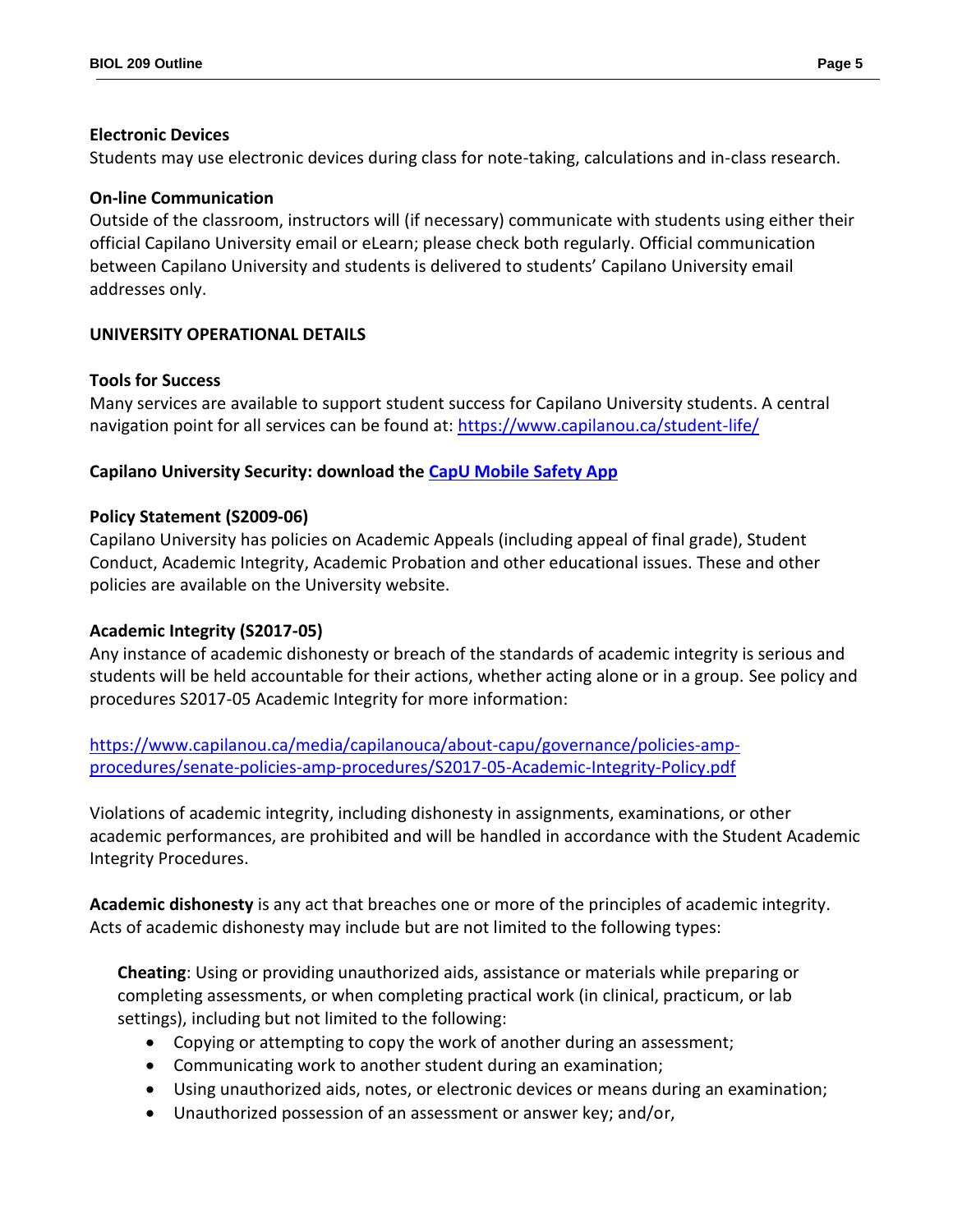Submitting of a substantially similar assessment by two or more students, except in the case where such submission is specifically authorized by the instructor.

**Fraud**: Creation or use of falsified documents.

**Misuse or misrepresentation of sources**: Presenting source material in such a way as to distort its original purpose or implication(s); misattributing words, ideas, etc. to someone other than the original source; misrepresenting or manipulating research findings or data; and/or suppressing aspects of findings or data in order to present conclusions in a light other than the research, taken as a whole, would support.

**Plagiarism**: Presenting or submitting, as one's own work, the research, words, ideas, artistic imagery, arguments, calculations, illustrations, or diagrams of another person or persons without explicit or accurate citation or credit.

**Self-Plagiarism**: Submitting one's own work for credit in more than one course without the permission of the instructors, or re-submitting work, in whole or in part, for which credit has already been granted without permission of the instructors.

**Prohibited Conduct**: The following are examples of other conduct specifically prohibited:

- Taking unauthorized possession of the work of another student (for example, intercepting and removing such work from a photocopier or printer, or collecting the graded work of another student from a stack of papers);
- Falsifying one's own and/or other students' attendance in a course;
- Impersonating or allowing the impersonation of an individual;
- Modifying a graded assessment then submitting it for re-grading; or,
- Assisting or attempting to assist another person to commit any breach of academic integrity.

# **Sexual Violence and Misconduct**

All Members of the University Community have the right to work, teach and study in an environment that is free from all forms of sexual violence and misconduct. Policy B401 defines sexual assault as follows:

Sexual assault is any form of sexual contact that occurs without ongoing and freely given consent, including the threat of sexual contact without consent. Sexual assault can be committed by a stranger, someone known to the survivor or an intimate partner.

Safety and security at the University are a priority and any form of sexual violence and misconduct will not be tolerated or condoned. The University expects all Students and Members of the University Community to abide by all laws and University policies, including B.401 Sexual Violence and Misconduct Policy and B.401.1 Sexual Violence and Misconduct Procedure (found on Policy page [https://www.capilanou.ca/about-capu/governance/policies/\)](https://www.capilanou.ca/about-capu/governance/policies/)